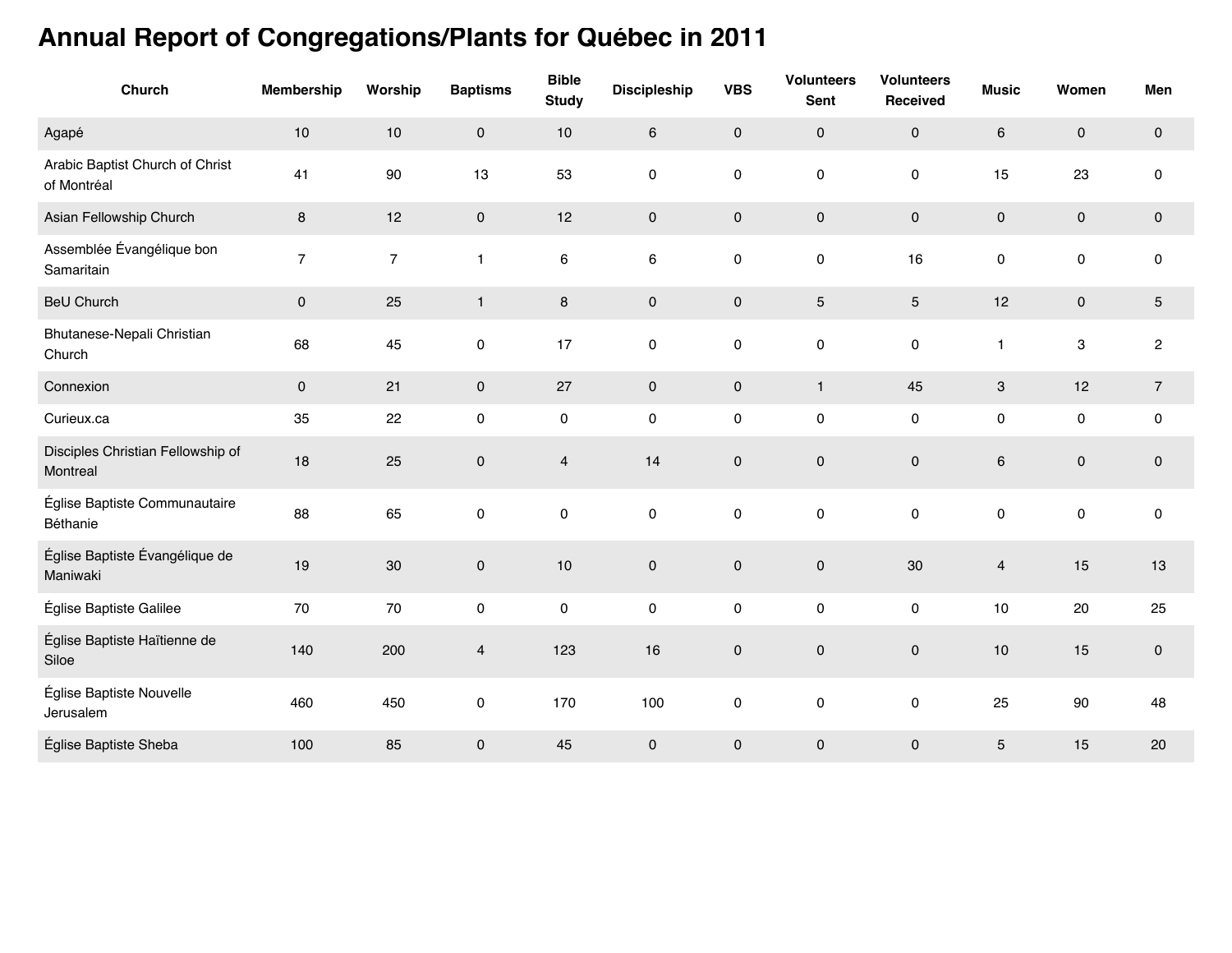## **Annual Report of Congregations/Plants for Québec in 2011 (cont.)**

| Church                                           | <b>Membership</b> | Worship        | <b>Baptisms</b>     | <b>Bible</b><br><b>Study</b> | <b>Discipleship</b>     | <b>VBS</b>          | <b>Volunteers</b><br><b>Sent</b> | <b>Volunteers</b><br>Received | <b>Music</b>            | Women        | Men         |
|--------------------------------------------------|-------------------|----------------|---------------------|------------------------------|-------------------------|---------------------|----------------------------------|-------------------------------|-------------------------|--------------|-------------|
| Eglise Connexion, Pointe-aux-<br>Trembles        | 10                | 10             | $\pmb{0}$           | 0                            | $\overline{\mathbf{c}}$ | $\pmb{0}$           | $\pmb{0}$                        | 14                            | 0                       | $\mathbf 5$  | $\mathbf 0$ |
| Église de Rocher Vivant<br>Communauté Chrétienne | 45                | 35             | $\,6\,$             | 12                           | $\pmb{0}$               | $\pmb{0}$           | $\sqrt{2}$                       | 50                            | 6                       | $10$         | $\mathbf 0$ |
| Eglise Evangelique Baptiste De<br>La Cite        | $70\,$            | 80             | $\pmb{0}$           | 60                           | $\mathsf 0$             | $\mathsf{o}$        | $\mathsf 0$                      | $\pmb{0}$                     | 0                       | $\mathsf 0$  | $\pmb{0}$   |
| Église Évangélique Baptiste de<br>Manahaim       | 45                | 55             | $\mathsf{O}\xspace$ | 57                           | 15                      | $\mathbf 0$         | $\pmb{0}$                        | $\mathbf 0$                   | 5                       | 16           | $\mathbf 0$ |
| Église Évangélique de Pointe<br>Saint-Charles    | 32                | 18             | $\overline{c}$      | 40                           | 30                      | $\pmb{0}$           | $\pmb{0}$                        | $\pmb{0}$                     | 20                      | 30           | $\pmb{0}$   |
| Église L'Amour de Dieu                           | 18                | 34             | $\mathsf{O}\xspace$ | 40                           | $\overline{5}$          | $\mathbf 0$         | $\mathbf 0$                      | $\mathbf 0$                   | $\mathbf 0$             | $\pmb{0}$    | $\mathbf 0$ |
| Église Réformée Baptiste de la<br>Capitale       | 33                | 50             | $\mathbf{1}$        | 6                            | $\pmb{0}$               | 0                   | $\pmb{0}$                        | $\pmb{0}$                     | $\overline{7}$          | 20           | 15          |
| Eglise Renaissance de<br>Sherbrooke              | 34                | 25             | $\overline{4}$      | 20                           | 12                      | $\pmb{0}$           | 35                               | 15                            | $\overline{\mathbf{4}}$ | 8            | 8           |
| Église Renaissance du Long-<br>Sault             | 25                | 30             | 0                   | 15                           | 10                      | 0                   | $\pmb{0}$                        | $\pmb{0}$                     | 3                       | $\mathsf 0$  | 8           |
| El Nuevo Pacto Brossard                          | 12                | 12             | $\mathbf 0$         | 15                           | $\sqrt{ }$              | $\mathsf{O}\xspace$ | $\pmb{0}$                        | $\pmb{0}$                     | 0                       | $\,6$        | $\pmb{0}$   |
| First Romanian Baptist Church                    | 52                | 60             | 0                   | 71                           | $\pmb{0}$               | 0                   | $\pmb{0}$                        | $\pmb{0}$                     | 25                      | 14           | $\pmb{0}$   |
| God Is Love                                      | 35                | 30             | $\pmb{0}$           | $\mathsf{O}\xspace$          | $\,6\,$                 | $\mathsf{O}\xspace$ | $\pmb{0}$                        | $\pmb{0}$                     | $\mathbf 0$             | $\mathsf 0$  | $\pmb{0}$   |
| Greek Canadian Gospel Church                     | $\overline{7}$    | $\overline{7}$ | 0                   | 3                            | 3                       | 0                   | $\pmb{0}$                        | $\pmb{0}$                     | 0                       | $\mathbf{1}$ | 3           |
| Hellenic Gospel Church                           | $15\,$            | 17             | $\mathbf 0$         | 21                           | $\pmb{0}$               | $\mathsf{O}\xspace$ | $\pmb{0}$                        | $\mathbf 0$                   | $\mathsf{O}\xspace$     | $\mathsf 0$  | $\pmb{0}$   |
| Iglesia Bautista El Nuevo Pacto                  | 52                | $70\,$         | $\pmb{0}$           | 60                           | $10$                    | 0                   | $\pmb{0}$                        | $\pmb{0}$                     | 8                       | 12           | 10          |